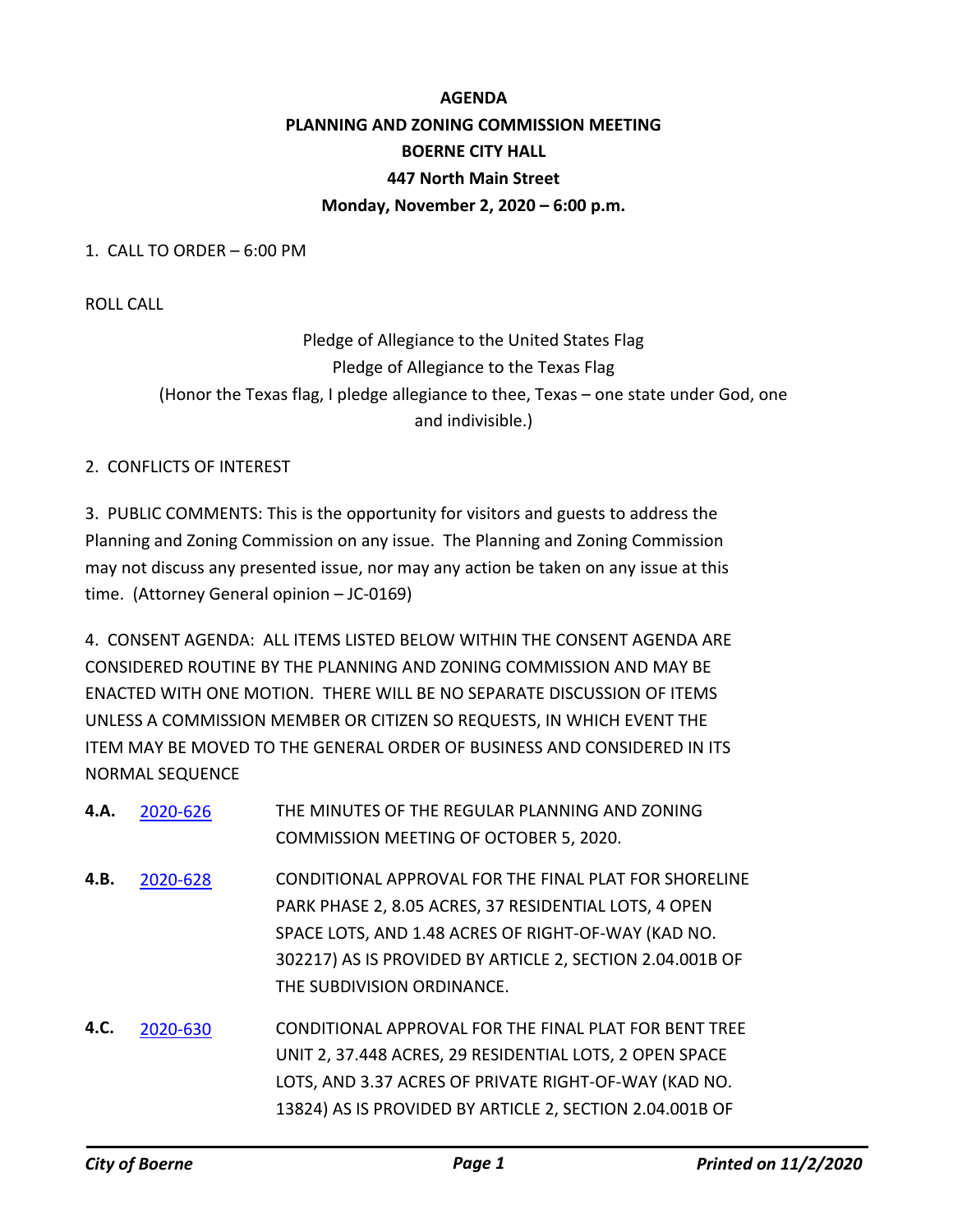#### THE SUBDIVISION ORDINANCE.

#### 5. REGULAR AGENDA:

- TO CONSIDER PERMANENT ZONING OF 8.5345 ACRES LOCATED AT 103 OLD SAN ANTONIO ROAD (KAD 38831) FROM R-A, RESIDENTIAL AGRICULTURAL, TO R-4, MULTIFAMILY RESIDENTIAL DISTRICT (William G. Graham, Fraser H. Graham, John J. Laroche). **5.A.** [2020-632](http://boerne.legistar.com/gateway.aspx?m=l&id=/matter.aspx?key=5551)
	- 1. STAFF PRESENTATION

II. PUBLIC HEARING

TO CONSIDER THE PROPOSED REZONING OF 0.494 ACRES LOCATED AT 115 STAHL STREET (KAD 20028) FROM R-3 HIGH-DENSITY RESIDENTIAL DISTRICT, TO R-4 MULTIFAMILY RESIDENTIAL DISTRICT (BICHOUSE LLC, GERHARD M. SCHRUF). **5.B.** [2020-633](http://boerne.legistar.com/gateway.aspx?m=l&id=/matter.aspx?key=5552)

I. STAFF PRESENTATION

II. PUBLIC HEARING

III. MAKE RECOMMENDATION

- TO CONSIDER THE PROPOSED PERMANENT ZONING OF 5.01 ACRES LOCATED AT 30 CASCADE CAVERNS ROAD (KAD 25666) FROM R-A, RESIDENTIAL AGRICULTURAL DISTRICT, TO B-1 HIGH-DENSITY RESIDENTIAL AND NEIGHBORHOOD COMMERCIAL DISTRICT (LAS CASCADAS HOLDINGS). **5.C.** [2020-634](http://boerne.legistar.com/gateway.aspx?m=l&id=/matter.aspx?key=5553)
	- I. STAFF PRESENTATION

II. PUBLIC HEARING

III. MAKE RECOMMENDATION

CONSIDER THE PRELIMINARY PLAT FOR REGENT PARK UNIT 5, 15.854 ACRES, 35 RESIDENTIAL LOTS, 3 OPEN SPACE LOTS, AND **6.** [2020-635](http://boerne.legistar.com/gateway.aspx?m=l&id=/matter.aspx?key=5554)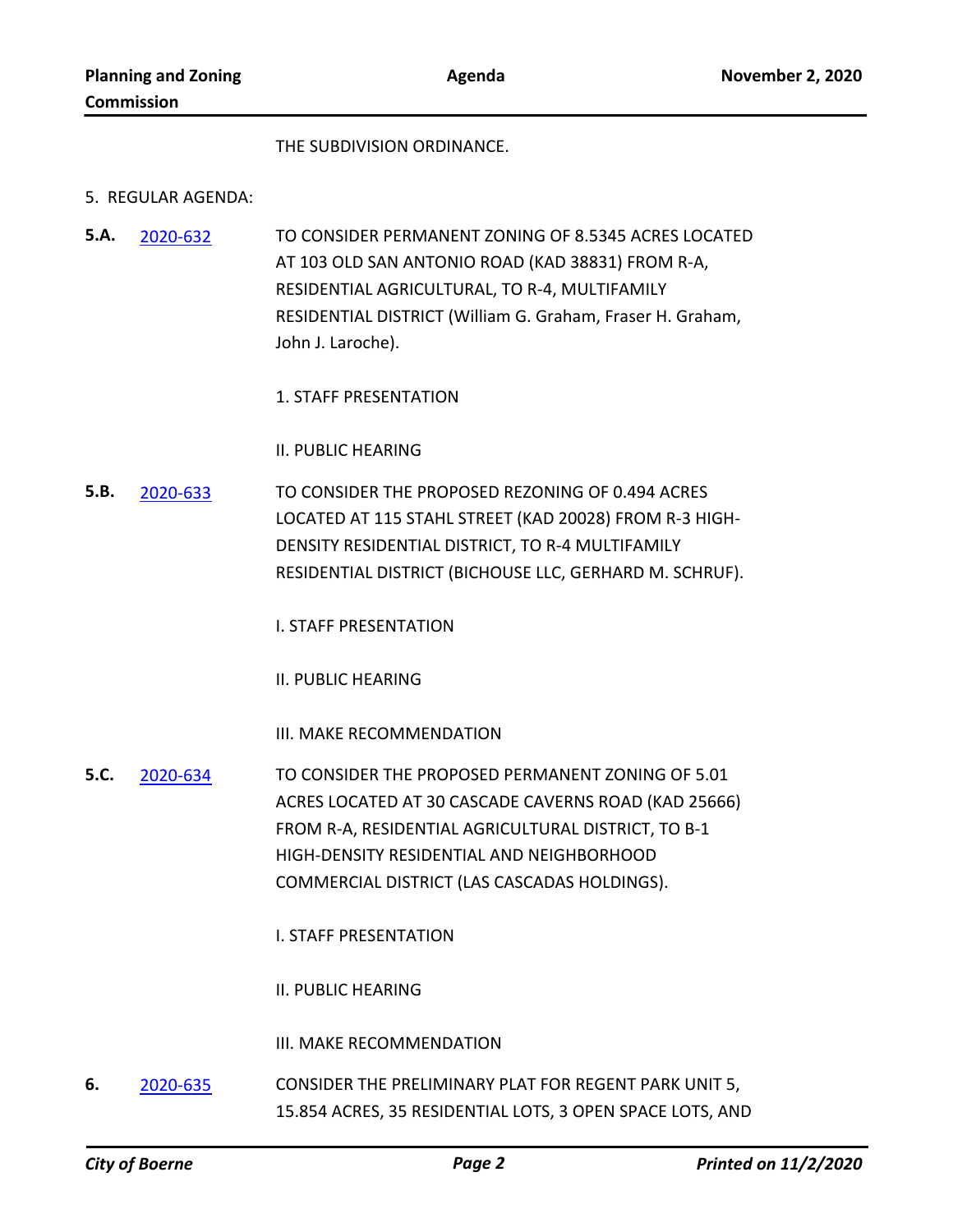| <b>Planning and Zoning</b><br><b>Commission</b> |                   | Agenda                                                                                                                                                                                                             |  |
|-------------------------------------------------|-------------------|--------------------------------------------------------------------------------------------------------------------------------------------------------------------------------------------------------------------|--|
|                                                 | NECESSARY ACTION. | 4.847 ACRES OF RIGHT-OF-WAY (KAD NO. 291871). TAKE                                                                                                                                                                 |  |
| 7.<br>2020-636                                  |                   | CONSIDER A REQUEST FOR A VARIANCE TO THE SUBDIVISION<br>ORDINANCE, ARTICLE 2, PROCEDURES, SECTION 2.02.008<br>EXPIRATION OF PLAT APPROVAL FOR SIENA COURT GARDEN<br>HOMES PRELIMINARY PLAT. TAKE NECESSARY ACTION. |  |
| $\mathbf Q$<br>דכם חרחר                         |                   | TO CONSIDER THE ADORTION OF A LINIEIED DEVELORMENT                                                                                                                                                                 |  |

TO CONSIDER THE ADOPTION OF A UNIFIED DEVELOPMENT CODE, REPEALING AND REPLACING ALL ORDINANCES PERTAINING TO LAND DEVELOPMENT, ZONING AND SIGNAGE. **8.** [2020-637](http://boerne.legistar.com/gateway.aspx?m=l&id=/matter.aspx?key=5556)

I. STAFF PRESENTATION

II. PUBLIC HEARING

- 9. DISCUSSION ITEM:
- PRESENTATION FROM TROY DORMAN, DIRECTOR OF WATER RESOURCES WITH HALFF ASSOCIATES, REGARDING SHORELINE PARK. **9.A.** [2020-638](http://boerne.legistar.com/gateway.aspx?m=l&id=/matter.aspx?key=5557)

10. COMMENTS FROM COMMISSION/LEGAL COUNSEL/STAFF - No discussion or action may take place

11. THE CITY OF BOERNE PLANNING AND ZONING COMMISSION RESERVES THE RIGHT TO ADJOURN INTO EXECUTIVE SESSION AT ANY TIME TO DISCUSS ANY OF THE MATTERS LISTED ABOVE, AS AUTHORIZED BY TEXAS GOVERNMENT CODE §551.071 (CONSULTATION WITH ATTORNEY).

12. ADJOURNMENT

s/s Laura Talley

Administrative Officer

\_\_\_\_\_\_\_\_\_\_\_\_\_\_\_\_\_\_\_\_\_\_\_\_\_\_\_\_\_\_\_

## **CERTIFICATION**

**I herby certify that the above notice of meeting was posted on the 30th day of October, 2020 at 4:00 p.m.**